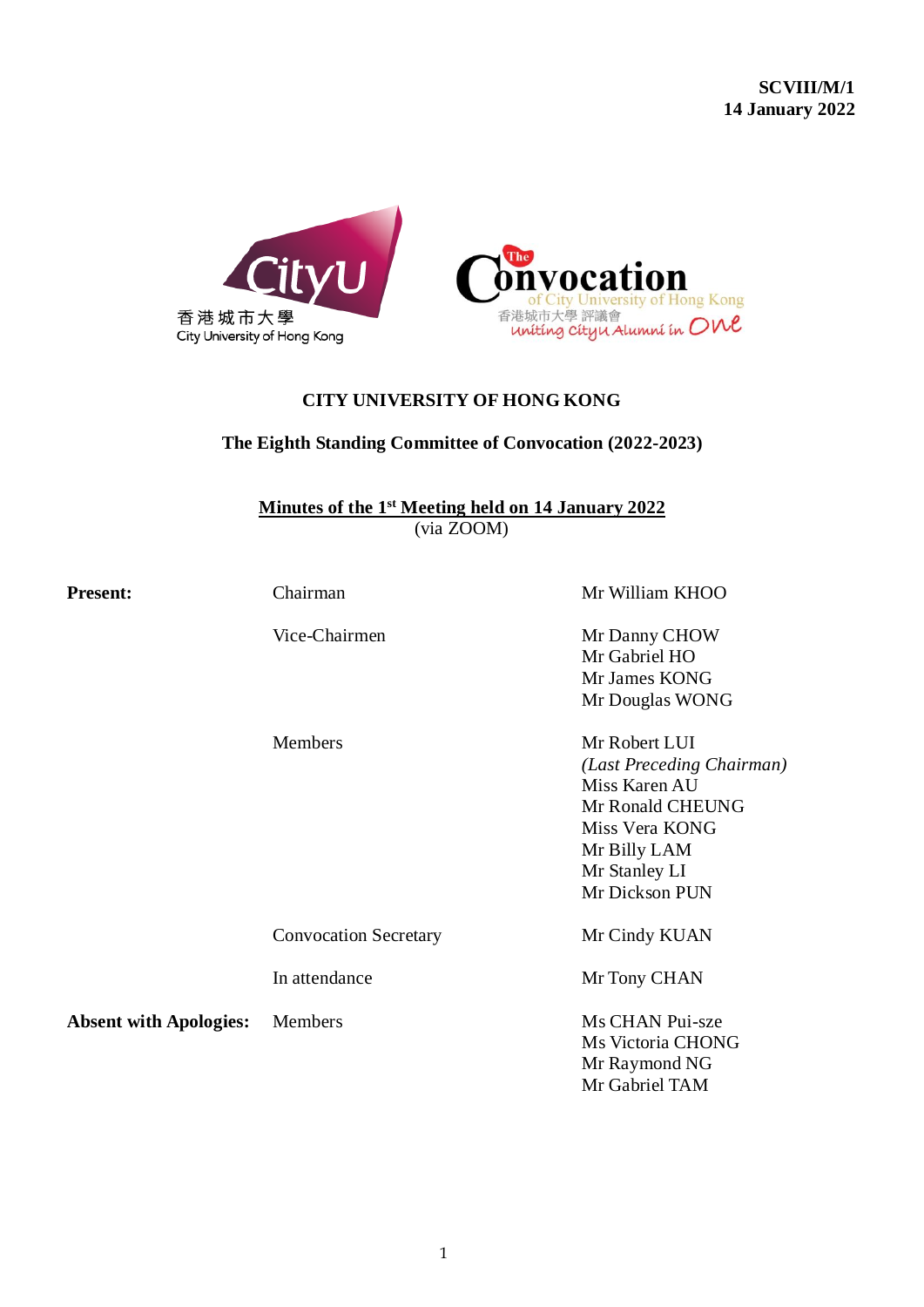|                | <b>CONFIRMATION OF LAST MINUTES</b>                                                                                                                                                                                                                                                                | <b>Action Parties</b> | <b>Action Status</b> |
|----------------|----------------------------------------------------------------------------------------------------------------------------------------------------------------------------------------------------------------------------------------------------------------------------------------------------|-----------------------|----------------------|
| M1             | The Chairman WELCOMED all members to the 1 <sup>st</sup> meeting All<br>of the 8 <sup>th</sup> Standing Committee.                                                                                                                                                                                 |                       | Completed            |
| M <sub>2</sub> | Minutes of the $6th$ SC meeting of $7th$ Standing Committee was Secretariat<br><b>CONFIRMED.</b>                                                                                                                                                                                                   |                       | Completed            |
|                | <b>CHAIRMAN'S REPORT</b>                                                                                                                                                                                                                                                                           |                       |                      |
| 1.             | <b>Updates on University engagements</b>                                                                                                                                                                                                                                                           |                       |                      |
| 1.1            | <b>Sharing Session on University Development (18 Oct 2021)</b>                                                                                                                                                                                                                                     |                       |                      |
| M3             | (Confidential information)                                                                                                                                                                                                                                                                         |                       |                      |
| 1.2            | <b>CityU Delegation for Standard Chartered Hong Kong</b><br><b>Marathon</b> (24 Oct 2021)                                                                                                                                                                                                          |                       |                      |
| M4             | The Chairman <b>THANKED</b> Mr Robert Lui for joining the<br>CityU Marathon Team led by President Way Kuo, and Mr<br>Gabriel HO, Mr James KONG and Ms Vera KONG for<br>joining the support team on-site in the early morning of the<br>event day to cheer for the CityU runners at the race.       | Chairman              | Completed            |
| $1.3 -$<br>1.4 | Council meeting $(17 \text{ Nov } 2021)$ & Court meeting $(19 \text{ Nov } 2021)$<br>2021)                                                                                                                                                                                                         |                       |                      |
| M5<br>to<br>M6 | (Confidential information)                                                                                                                                                                                                                                                                         |                       |                      |
| 1.5            | <b>Teaching Excellence Award 2021/22 (18 &amp; 19 Nov 2021)</b>                                                                                                                                                                                                                                    |                       |                      |
| M7             | (Confidential information)                                                                                                                                                                                                                                                                         |                       |                      |
| 1.6            | <b>Re-Union &amp; Prize Presentation Ceremony of CityU</b><br>Delegation (4 Dec 2021)                                                                                                                                                                                                              |                       |                      |
| M8             | The Chairman <b>THANKED</b> Mr Gabriel HO for representing<br>the Convocation to attend the reunion and prize presentation<br>ceremony.                                                                                                                                                            | Chairman              | In progress          |
|                | MATTERS ARISING FROM LAST MEETING                                                                                                                                                                                                                                                                  |                       |                      |
| 2.             | <b>Inclusive Training for Students of Mary Rose School</b>                                                                                                                                                                                                                                         |                       |                      |
| M9             | Mr Stanley LI SHARED that the kick-off ceremony of Secretariat<br>"CityU x MaryRose RunTogether", an inclusive training<br>programme organised by ARO, Student Development<br>Services (SDS) and supported by the Convocation and CityU<br>Marathon Club, was held on 1 November 2021. Alumni were |                       | In progress          |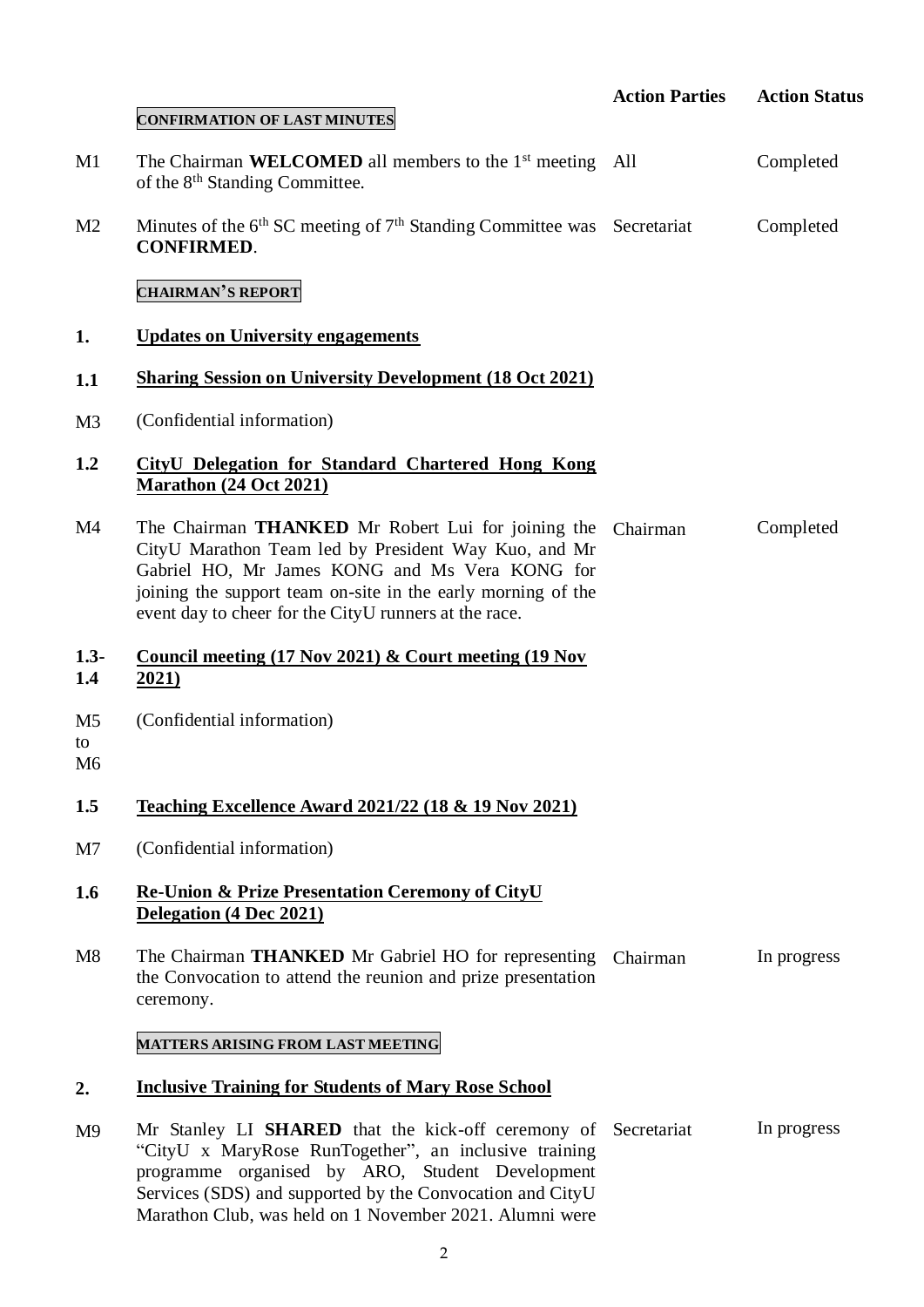|                  | invited to support students' training for the 10-kilometre race<br>of the next Marathon in 2022 starting from November 2021.                                                                                                                                                                   |             |             |
|------------------|------------------------------------------------------------------------------------------------------------------------------------------------------------------------------------------------------------------------------------------------------------------------------------------------|-------------|-------------|
|                  | [Post-meeting note: After the training session on 31<br>December 2021, the programme has been postponed until<br>further notice in view of the development of COVID-19<br><i>pandemic.]</i>                                                                                                    |             |             |
| 3.               | Social voluntary service – Care for the elderly $(23 \text{ Nov } 2)$<br><u>2021)</u>                                                                                                                                                                                                          |             |             |
| M10              | The Convocation sent daily necessities to the Hong Kong<br>Joint Council of Parents of the Mentally Handicapped on 23<br>November 2021, in promoting a spirit of caring to the<br>neighborhood local community. The Chairman THANKED<br>Mr Gabriel HO for arranging this event.                | Gabriel HO  | Completed   |
| 4.               | 2021 AGM (7 Dec 2021)                                                                                                                                                                                                                                                                          |             |             |
| M11              | The Chairman REPORTED that 36 members attended the All<br>2021 AGM held on 7 December 2021.                                                                                                                                                                                                    |             | Noted       |
| M12<br>to<br>M14 | (Confidential information)                                                                                                                                                                                                                                                                     |             |             |
|                  |                                                                                                                                                                                                                                                                                                |             |             |
| 5.               | <b>CityU Organic Farming Programme (Jan-Jun 2022)</b>                                                                                                                                                                                                                                          |             |             |
| M15              | Mr Gabriel HO UPDATED that the programme would be<br>organised for alumni to learn and practise urban farming<br>through a series of activities on ten Sunday mornings. In<br>view of the latest development of COVID-19 pandemic, the<br>programme would be rescheduled until further notice. | Gabriel HO  | In progress |
|                  | [Post-meeting note: The programme has been rescheduled to<br>Apr-Sep 2022 and the first session was held on 24 April<br>2022.1                                                                                                                                                                 |             |             |
| 6.               | <b>Endorsement and circulation items</b>                                                                                                                                                                                                                                                       |             |             |
| M <sub>16</sub>  | The Secretariat <b>CIRCULATED</b> a record listing the Secretariat<br>endorsement and circulation items to SC.                                                                                                                                                                                 |             | Completed   |
| 7.               | <b>Monthly administrative report and financial reports</b>                                                                                                                                                                                                                                     |             |             |
|                  | Monthly administrative report (Oct to Dec 2021)                                                                                                                                                                                                                                                |             |             |
| M17              | The Secretariat <b>CIRCULATED</b> a record listing incoming<br>messages received via Convocation's email and Facebook<br>accounts.                                                                                                                                                             | Secretariat | Completed   |